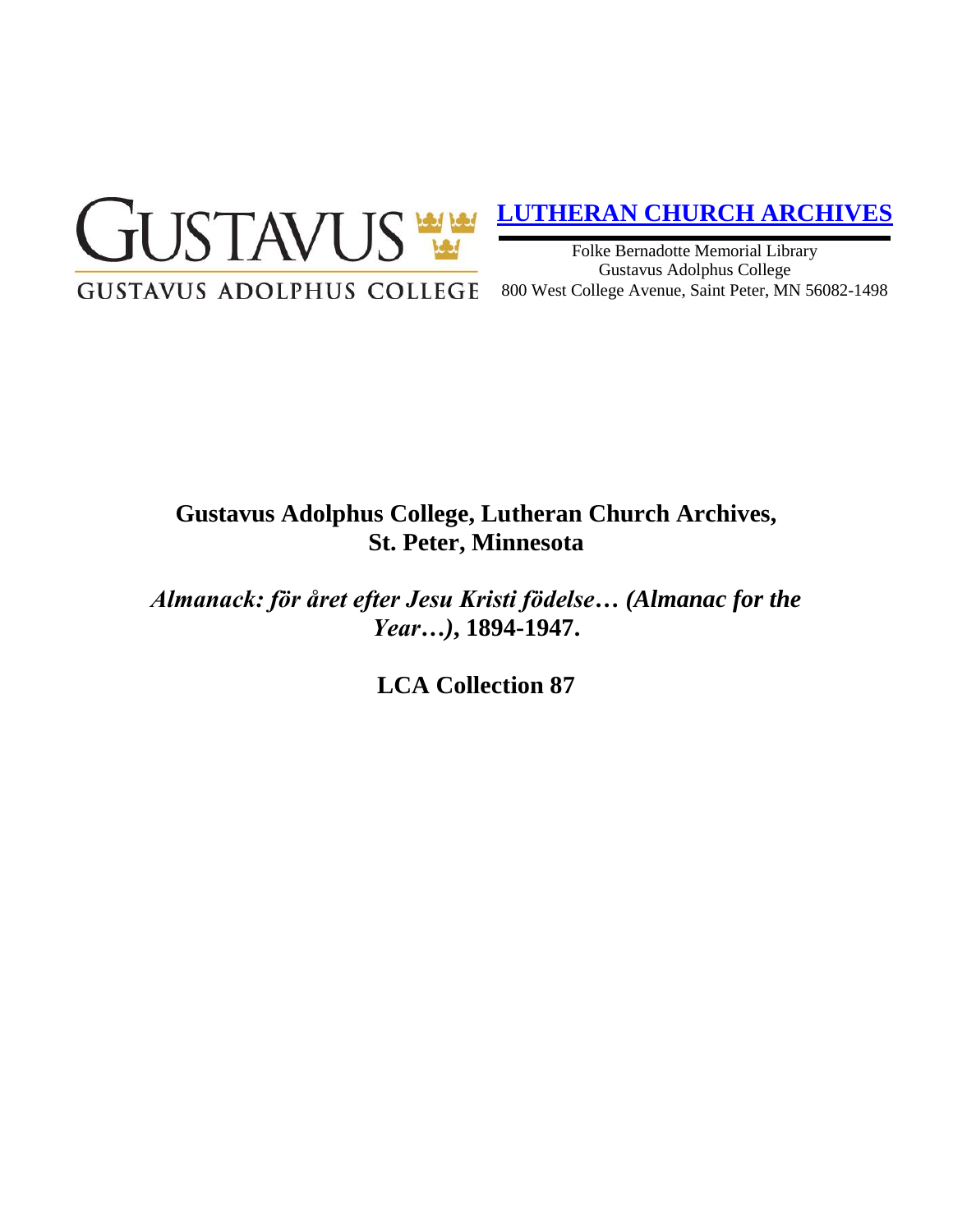## *Almanack: för året efter Jesu Kristi födelse… (Almanac for the Year….)***, 1894-1947. LCA Collection 87. 2 Hollinger boxes.**

## **ABSTRACT:**

*Almanack: för året efter Jesu Kristi födelse… (Almanac for the Year….)* was the annual yearbook of the Augustana Synod. Originally printed solely in Swedish an English version was released beginning in 1911. The publication was issued through the Augustana Book Concern and included a roster of congregations and clergy as well as information about the synod. The English version occasionally included different articles than the Swedish counterpart as well as alternative advertisements to better cater to the interests of the readers. In 1947 it merged with *My Church* to form *Augustana Annual.* 

## **RESTRICTIONS:**

There are no restrictions on the use of this collection for research purposes. The researcher assumes full responsibility for observing all copyright, property, and libel laws as they apply.

Researchers must use collection in accordance with the policies of the Lutheran Church Archives, the Folke Bernadotte Memorial Library, and Gustavus Adolphus College.

### **COLLECTION CITATION:**

*Almanack: för året efter Jesu Kristi födelse… (Almanac for the Year….)*, 1894-1947. LCA Collection 87. Gustavus Adolphus College, Lutheran Church Archives, St. Peter, Minnesota.

#### **PROCESSED BY:**

Libby Larson, student worker, processed this collection and developed the finding aid during March 2012.

#### **RELATED COLLECTIONS IN THE ARCHIVES:**

*My Church*, 1915-1946. LCA Collection 45.

#### **SUBJECT HEADINGS:**

Augustana Lutheran Synod -- Periodicals. Augustana Lutheran Synod -- Annual.